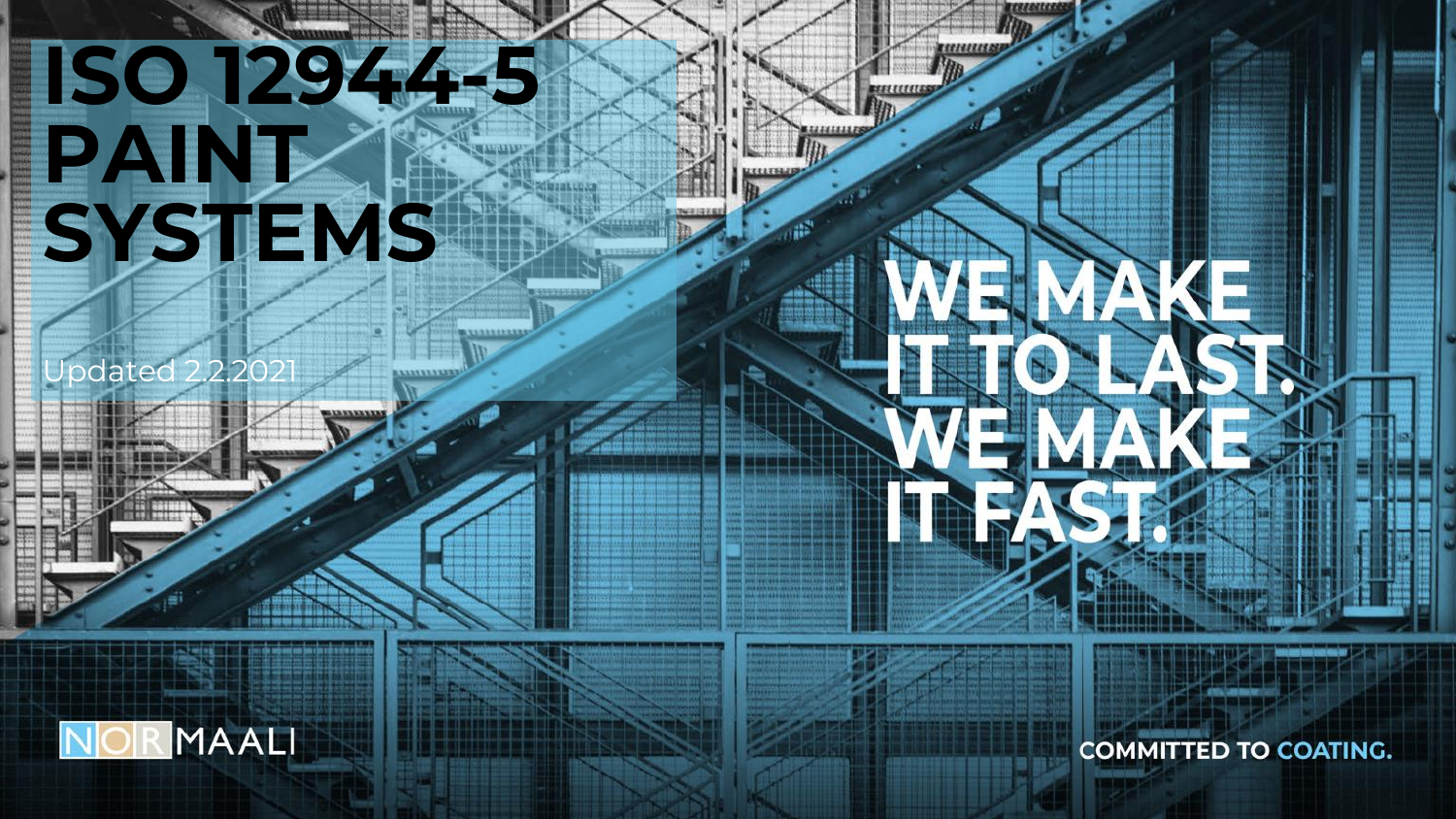

### **CORROSION CLASS C2 – LOW carbon steel surfaces**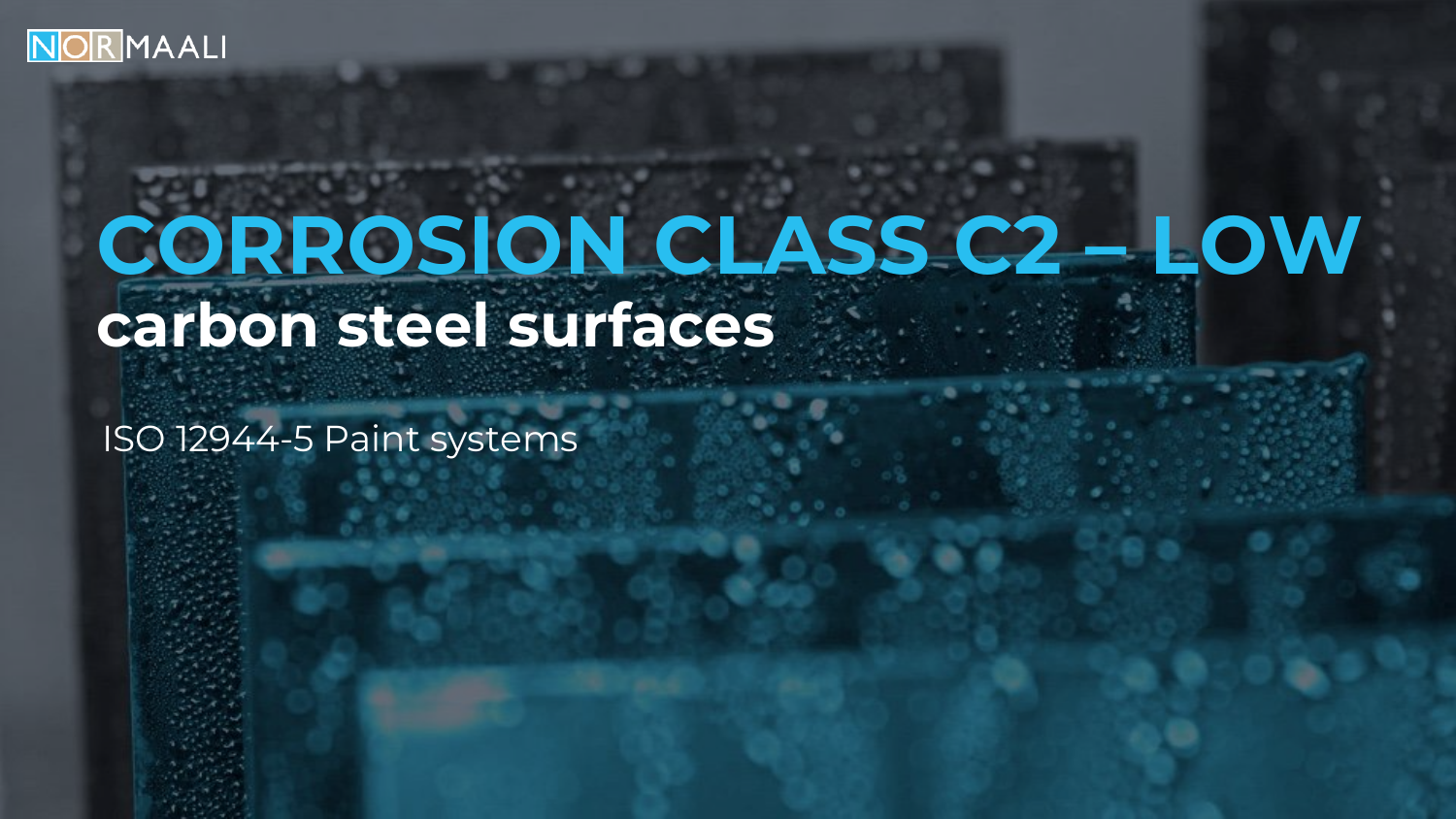#### **CARBON STEEL – CORROSION CLASS C2** NOR MAALI

|                   |                                                                                     | <b>PRIMER COAT</b> |              |     |                       | <b>INTERMEDIATE COAT</b> |                |     |                                                                                                          | <b>TOP COAT</b>    |                |            |                     | <b>SYSTEM</b>      |           | <b>DURABILITY</b> |           |              |
|-------------------|-------------------------------------------------------------------------------------|--------------------|--------------|-----|-----------------------|--------------------------|----------------|-----|----------------------------------------------------------------------------------------------------------|--------------------|----------------|------------|---------------------|--------------------|-----------|-------------------|-----------|--------------|
|                   | <b>Product name</b>                                                                 | <b>Binder type</b> | Coats        |     | DFT Product name      | <b>Binder type</b>       | Coats          | DFT | <b>Product name</b>                                                                                      | <b>Binder type</b> | Coats          | <b>DFT</b> | <b>DFT</b><br>total | <b>Total coats</b> | low       | med               | high      | very<br>high |
| C <sub>2.01</sub> | Praimex<br>Paja-Pohja                                                               | AK                 | $\mathbf{1}$ | 40  |                       |                          |                |     | Norrapid 7/10/12                                                                                         | AK                 | $\overline{1}$ | 40         | 80                  | $\overline{2}$     | $\bullet$ |                   |           |              |
| variant           | Norrapid 7                                                                          | AK                 | $\mathbf{1}$ | 80  |                       |                          |                |     |                                                                                                          |                    |                |            | 80                  | $\mathbf{1}$       | $\bullet$ |                   |           |              |
| C <sub>2.02</sub> | Praimex<br>Paja-Pohja                                                               | AK                 | $\mathbf{1}$ | 60  |                       |                          |                |     | Norrapid 7/10/12                                                                                         | <b>AK</b>          | $\overline{1}$ | 40         | 100                 | $2^{\circ}$        | $\bullet$ | $\bullet$         |           |              |
| variant           | Norrapid 7                                                                          | AK                 | $\mathbf{1}$ | 100 |                       |                          |                |     |                                                                                                          |                    |                |            | 100                 | $\mathbb{L}$       | $\bullet$ | $\bullet$         |           |              |
| C <sub>2.03</sub> | Praimex<br>Paja-Pohja                                                               | AK                 | $\mathbf{1}$ | 80  |                       |                          |                |     | Norrapid 7/10/12                                                                                         | AK                 | $\overline{1}$ | 80         | 160                 | $2^{\circ}$        | $\bullet$ | $\bullet$         | $\bullet$ |              |
| C <sub>2.04</sub> | Praimex<br>Paia-Pohia                                                               | AK                 | $\mathbf{1}$ | 80  | Praimex<br>Paja-Pohja | AK                       | $\overline{1}$ | 80  | Norrapid 7/10/12                                                                                         | AK                 | $\overline{1}$ | 40         | 200                 | $\overline{3}$     | $\bullet$ | $\bullet$         | $\bullet$ | $\bullet$    |
| C <sub>2.05</sub> | Epocoat 21 HB<br>Epocoat 21 Primer<br>NorECOat FD Primer<br><b>NOR E-Primer</b>     | EP                 | -1           | 60  |                       |                          |                |     | Normadur 50 HS<br>Normadur 65 HS<br>Normafine 50 TC<br>Normafine 20<br>Normafine 80<br>Normadur Aqua DTM | <b>PUR</b>         | $\overline{1}$ | 60         | 120                 | $\overline{2}$     | $\bullet$ | $\bullet$         | $\bullet$ |              |
| variant           | Epocoat 21 HB<br>Epocoat 21 Primer<br>NorECOat FD Primer<br><b>NOR E-Primer</b>     | EP                 | $\mathbf{1}$ | 60  |                       |                          |                |     | Epocoat 210<br>Epotex HB<br>Norepox HS<br>Norepox Aqua DTM                                               | EP                 | $\overline{1}$ | 60         | 120                 | $\overline{2}$     | $\bullet$ | $\bullet$         | $\bullet$ |              |
| variant           | Normadur 65 HS<br>Normafine HS<br>Normafine 20<br>Normafine 80<br>Normadur Aqua DTM | <b>PUR</b>         | $\mathbf{1}$ | 120 |                       |                          |                |     |                                                                                                          |                    |                |            | 120                 | $\overline{1}$     | $\bullet$ | $\bullet$         | $\bullet$ |              |
| variant           | Epotex HB<br>Noreguard HS<br>Norepox HS<br>Norepox Aqua DTM                         | EP                 | $\mathbf{1}$ | 120 |                       |                          |                |     |                                                                                                          |                    |                |            | 120                 | $\overline{1}$     | $\bullet$ | $\bullet$         | $\bullet$ |              |
| variant           | Akvanor 100 SG                                                                      | AY                 | $\mathbf{1}$ | 120 |                       |                          |                |     |                                                                                                          |                    |                |            | 120                 | $\mathbf{1}$       | $\bullet$ | $\bullet$         | $\bullet$ |              |
| C <sub>2.06</sub> | Epocoat 21 HB<br>NorECOat FD Primer<br>NorECOat HS Primer                           | EP                 | $\mathbf{1}$ | 100 |                       |                          |                |     | Normadur 65 HS<br>Normafine 20<br>Normafine 80<br>Normafine HS<br>Normadur Aqua DTM                      | <b>PUR</b>         | $\overline{1}$ | 80         | 180                 | $\overline{2}$     | $\bullet$ | $\bullet$         | $\bullet$ | $\bullet$    |
| C <sub>2.07</sub> | Normazinc SE<br>Normazinc Plus                                                      | Zn(R)              | $\mathbf{1}$ | 60  |                       |                          |                |     |                                                                                                          |                    |                |            | 60                  | $\mathbf{1}$       | $\bullet$ | $\bullet$         | $\bullet$ |              |
| C <sub>2.08</sub> | Normazinc SE<br>Normazinc Plus                                                      | Zn(R)              | $\mathbf{1}$ | 60  |                       |                          |                |     | Normadur 65 HS<br>Normafine HS<br>Normafine 80<br>Normadur Aqua DTM                                      | <b>PUR</b>         | $\overline{1}$ | 100        | 160                 | $\overline{2}$     | $\bullet$ | $\bullet$         |           | $\bullet$    |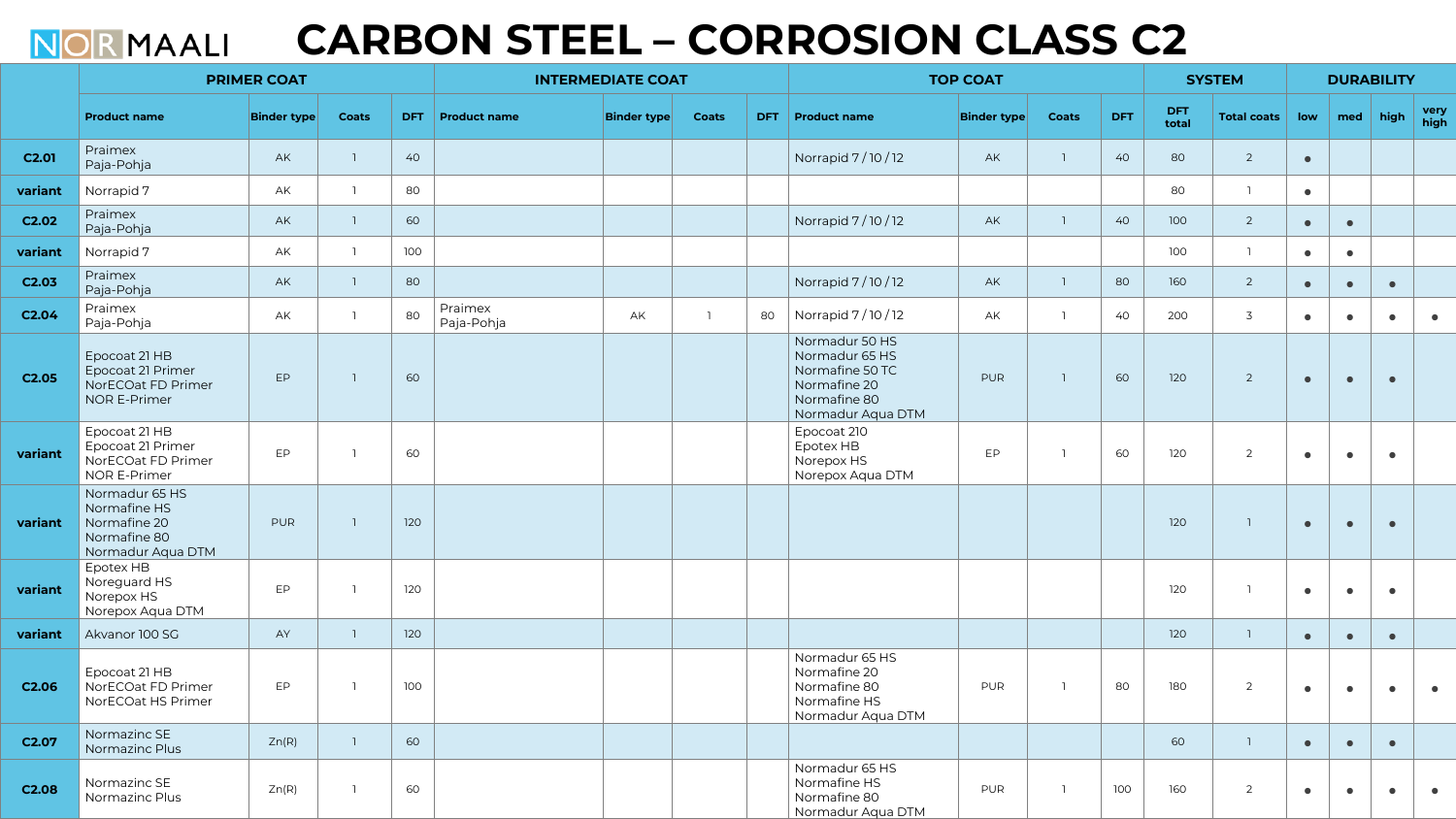

### **CORROSION CLASS C3 – MEDIUM carbon steel surfaces**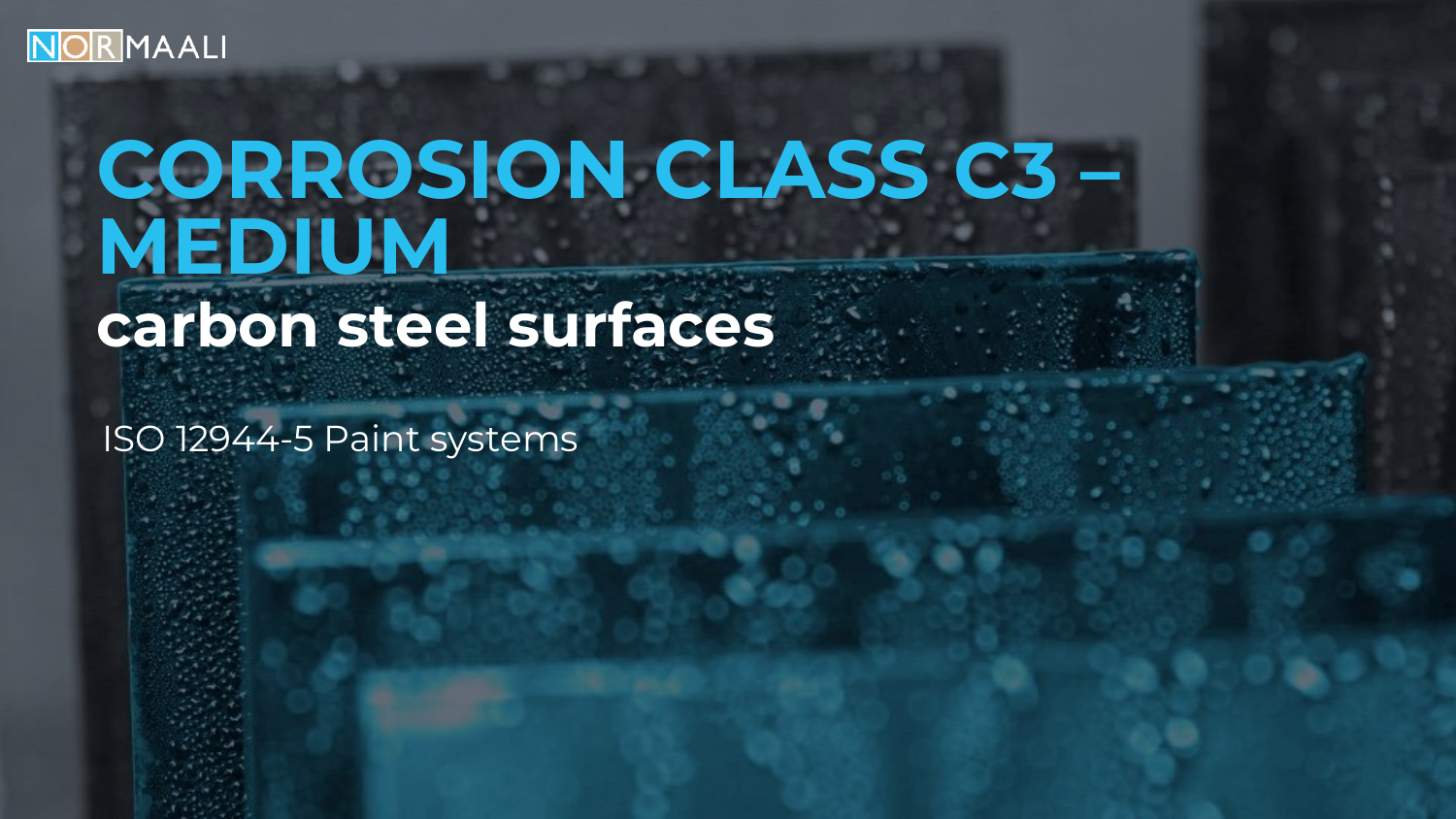

### **CARBON STEEL – CORROSION CLASS C3 PAINT SYSTEMS C3.01 – C3.05**

|         |                                                                                     | <b>PRIMER COAT</b>    |                |     | <b>INTERMEDIATE COAT</b> |                       |              |     |                                                                                                                               | <b>TOP COAT</b>       |                |            |                     | <b>SYSTEM</b>         |           | <b>DURABILITY</b> |           |              |
|---------|-------------------------------------------------------------------------------------|-----------------------|----------------|-----|--------------------------|-----------------------|--------------|-----|-------------------------------------------------------------------------------------------------------------------------------|-----------------------|----------------|------------|---------------------|-----------------------|-----------|-------------------|-----------|--------------|
|         | <b>Product name</b>                                                                 | <b>Binder</b><br>type | <b>Coats</b>   |     | <b>DFT</b> Product name  | <b>Binder</b><br>type | <b>Coats</b> | DFT | <b>Product name</b>                                                                                                           | <b>Binder</b><br>type | <b>Coats</b>   | <b>DFT</b> | <b>DFT</b><br>total | <b>Total</b><br>coats |           | $low$ med high    |           | very<br>high |
| C3.01   | Praimex<br>Paja-Pohja                                                               | AK                    | $\mathbf{1}$   | 60  |                          |                       |              |     | Norrapid 7/10/12                                                                                                              | AK                    | $\overline{1}$ | 40         | 100                 | $\overline{2}$        | $\bullet$ |                   |           |              |
| C3.02   | Praimex<br>Paja-Pohja                                                               | AK                    | $\mathbf{1}$   | 80  |                          |                       |              |     | Norrapid 7/10/12                                                                                                              | AK                    | $\mathbf{1}$   | 80         | 160                 | $\overline{2}$        | $\bullet$ | $\bullet$         |           |              |
| C3.03   | Praimex<br>Paja-Pohja                                                               | AK                    | $\overline{1}$ | 80  | Praimex<br>Paja-Pohja    | AK                    | $\mathbf{1}$ | 80  | Norrapid 7 / 10 / 12                                                                                                          | AK                    | $\overline{1}$ | 40         | 200                 | $\overline{3}$        | $\bullet$ | $\bullet$         | $\bullet$ |              |
| C3.04   | Praimex<br>Paja-Pohja                                                               | AK                    | $\mathbf{1}$   | 90  | Praimex<br>Paja-Pohja    | AK                    | $\mathbf{1}$ | 90  | Norrapid 7                                                                                                                    | AK                    | $\overline{1}$ | 80         | 260                 | 3                     | $\bullet$ | $\bullet$         | $\bullet$ | $\bullet$    |
| C3.05   | Epocoat 21 HB<br>Epocoat 21 Primer<br>NorECOat FD Primer<br>NOR E-Primer            | EP                    |                | 60  |                          |                       |              |     | Normadur 50 (9:1)<br>Normadur 50 HS<br>Normadur 65 HS<br>Normafine 20<br>Normafine 50 TC<br>Normafine 80<br>Normadur Aqua DTM | <b>PUR</b>            | $\overline{1}$ | 60         | 120                 | $\overline{2}$        | $\bullet$ | $\bullet$         |           |              |
| variant | Epocoat 21 HB<br>Epocoat 21 Primer<br>NOR E-Primer                                  | EP                    |                | 60  |                          |                       |              |     | Epocoat 210<br>Epotex HB<br>Norepox HS<br>Norepox Aqua DTM                                                                    | EP                    | $\overline{1}$ | 60         | 120                 | $\overline{2}$        | $\bullet$ | $\bullet$         |           |              |
| variant | Normadur 65 HS<br>Normafine 20<br>Normafine 80<br>Normafine HS<br>Normadur Aqua DTM | PUR                   |                | 120 |                          |                       |              |     |                                                                                                                               |                       |                |            | 120                 | $\mathbf{1}$          | $\bullet$ | $\bullet$         |           |              |
| variant | Epotex HB<br>Noreguard HS<br>Norepox HS<br>Normastic 405<br>Norepox Aqua DTM        | EP                    |                | 120 |                          |                       |              |     |                                                                                                                               |                       |                |            | 120                 | $\overline{1}$        | $\bullet$ | $\bullet$         |           |              |
| variant | Akvanor 100 SG                                                                      | AY                    | $\mathbf{1}$   | 120 |                          |                       |              |     |                                                                                                                               |                       |                |            | 120                 | $\mathbf{1}$          | $\bullet$ | $\bullet$         |           |              |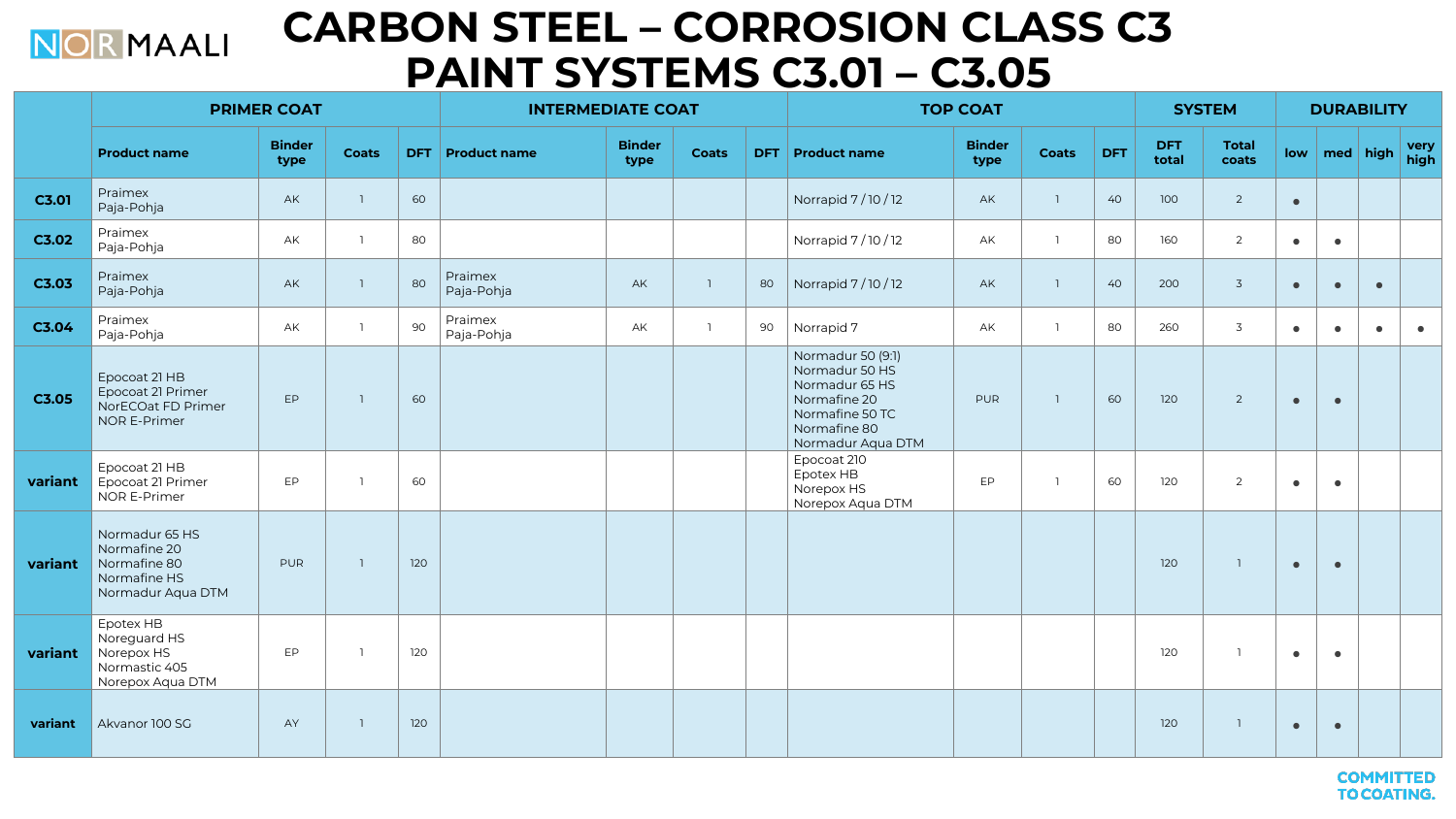

### **CARBON STEEL – CORROSION CLASS C3 PAINT SYSTEMS C3.06 – C3.10**

|         |                                                                                                               | <b>PRIMER COAT</b>    |              |     | <b>INTERMEDIATE COAT</b>                                                       |                       |                |            |                                                                                                                          | <b>TOP COAT</b>       |                |            |                     | <b>SYSTEM</b>     |           |           | <b>DURABILITY</b> |              |
|---------|---------------------------------------------------------------------------------------------------------------|-----------------------|--------------|-----|--------------------------------------------------------------------------------|-----------------------|----------------|------------|--------------------------------------------------------------------------------------------------------------------------|-----------------------|----------------|------------|---------------------|-------------------|-----------|-----------|-------------------|--------------|
|         | <b>Product name</b>                                                                                           | <b>Binder</b><br>type | Coats        |     | <b>DFT</b> Product name                                                        | <b>Binder</b><br>type | Coats          | <b>DFT</b> | <b>Product name</b>                                                                                                      | <b>Binder</b><br>type | <b>Coats</b>   | <b>DFT</b> | <b>DFT</b><br>total | Total coats   low |           | med high  |                   | very<br>high |
| C3.06   | Epocoat 21 HB<br>Epocoat 21 Primer<br>NorECOat FD Primer<br>NorECOat HS Primer                                | <b>EP</b>             | $\mathbf{1}$ | 100 |                                                                                |                       |                |            | Normadur 50 HS<br>Normadur 65 HS<br>Normafine 50 TC<br>Normafine 20<br>Normafine 80<br>Normafine HS<br>Normadur Aqua DTM | PUR                   | $\overline{1}$ | 80         | 180                 | $\overline{2}$    | $\bullet$ | $\bullet$ | $\bullet$         |              |
| variant | NorECOat FD Primer<br>Normastic 405                                                                           | EP                    | $\mathbf{1}$ | 100 |                                                                                |                       |                |            | Epocoat 210<br>Epotex HB<br>Noreguard HS<br>Norepox HS                                                                   | EP                    | $\mathbf{1}$   | 80         | 180                 | 2                 | $\bullet$ | $\bullet$ | $\bullet$         |              |
| C3.07   | NorECOat FD MIO Primer<br>Normastic 405 AL<br>Normastic 405<br>Harmaa, grey<br>Normastic 405<br>Punainen, red | EP                    | $\mathbf{1}$ | 140 |                                                                                |                       |                |            | Normadur 50 HS<br>Normadur 65 HS<br>Normafine 50 TC<br>Normafine 20<br>Normafine 80<br>Normafine HS                      | <b>PUR</b>            | $\mathbf{1}$   | 100        | 240                 | 2                 | $\bullet$ | $\bullet$ | $\bullet$         |              |
| C3.08   | Normazinc SE<br>Normazinc Plus                                                                                | Zn(R)                 | $\mathbf{1}$ | 60  |                                                                                |                       |                |            |                                                                                                                          |                       |                |            | 60                  | $\mathbf{1}$      | $\bullet$ | $\bullet$ |                   |              |
| C3.09   | Normazinc SE<br>Normazinc Plus                                                                                | Zn(R)                 | $\mathbf{1}$ | 60  |                                                                                |                       |                |            | Normadur 65 HS<br>Normafine 80<br>Normafine HS<br>Normadur Aqua DTM                                                      | PUR                   | $\mathbf{1}$   | 100        | 160                 | $\overline{2}$    | $\bullet$ | $\bullet$ | $\bullet$         |              |
| variant | Normazinc SE<br>Normazinc Plus                                                                                | Zn(R)                 | $\mathbf{1}$ | 60  |                                                                                |                       |                |            | Epotex HB<br>Noreguard HS<br>Norepox HS<br>Norepox Aqua DTM                                                              | EP                    | $\overline{1}$ | 100        | 160                 | $\overline{2}$    | $\bullet$ | $\bullet$ | $\bullet$         |              |
| C3.10   | Normazinc SE<br>Normazinc Plus                                                                                | Zn(R)                 | $\mathbf{1}$ | 60  | Epocoat 21 HB<br>Epocoat 21 Primer<br>NorECOat FD Primer<br>NorECOat HS Primer | EP                    | $\overline{1}$ | 80         | Normadur 50 HS<br>Normadur 65 HS<br>Normafine 50 TC<br>Normafine 20<br>Normafine 80<br>Normafine HS<br>Normadur Aqua DTM | PUR                   | $\overline{1}$ | 60         | 200                 | $\overline{3}$    | $\bullet$ | $\bullet$ | $\bullet$         |              |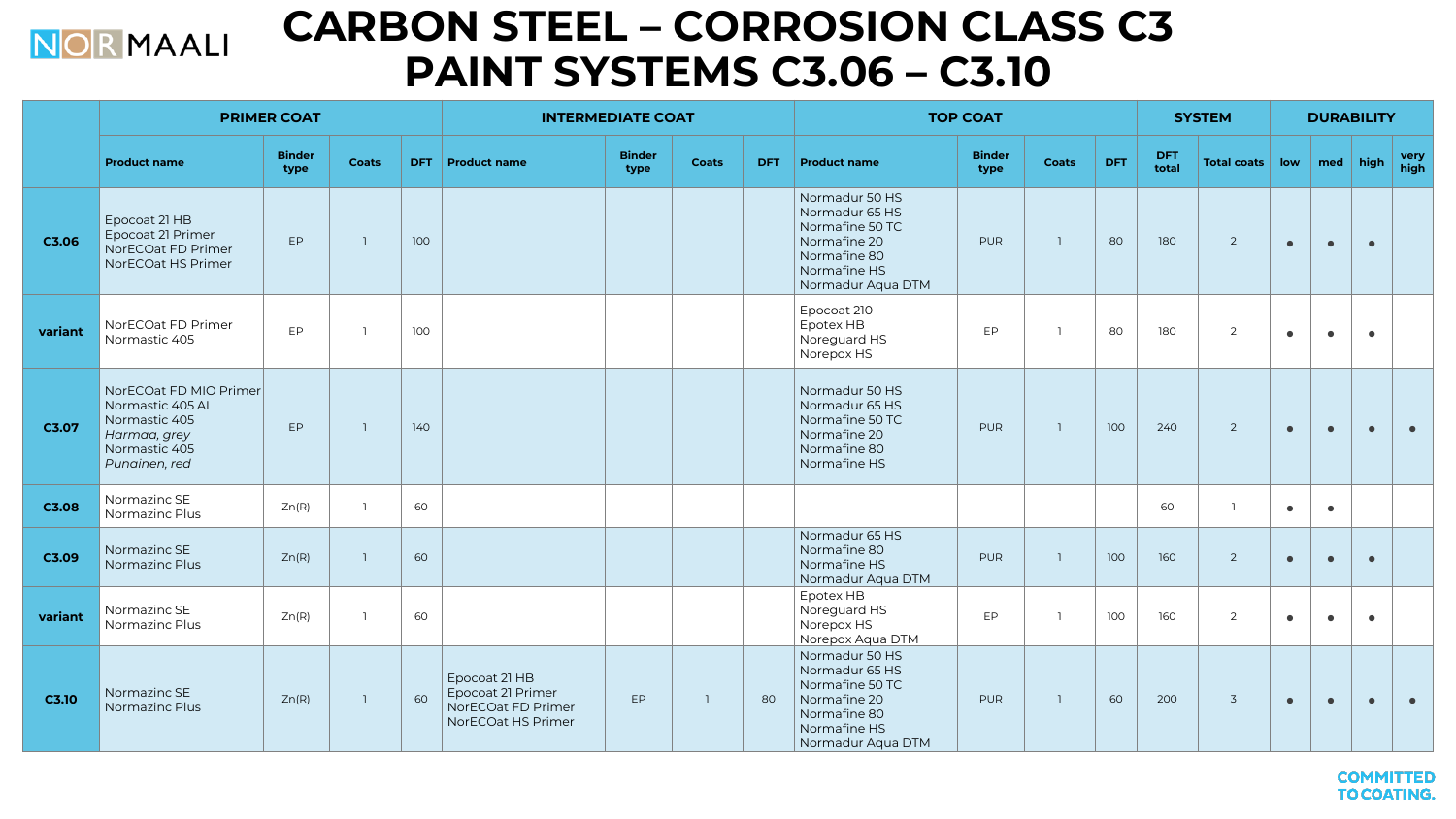

# **CORROSION CLASS C4 – HIGH carbon steel surfaces**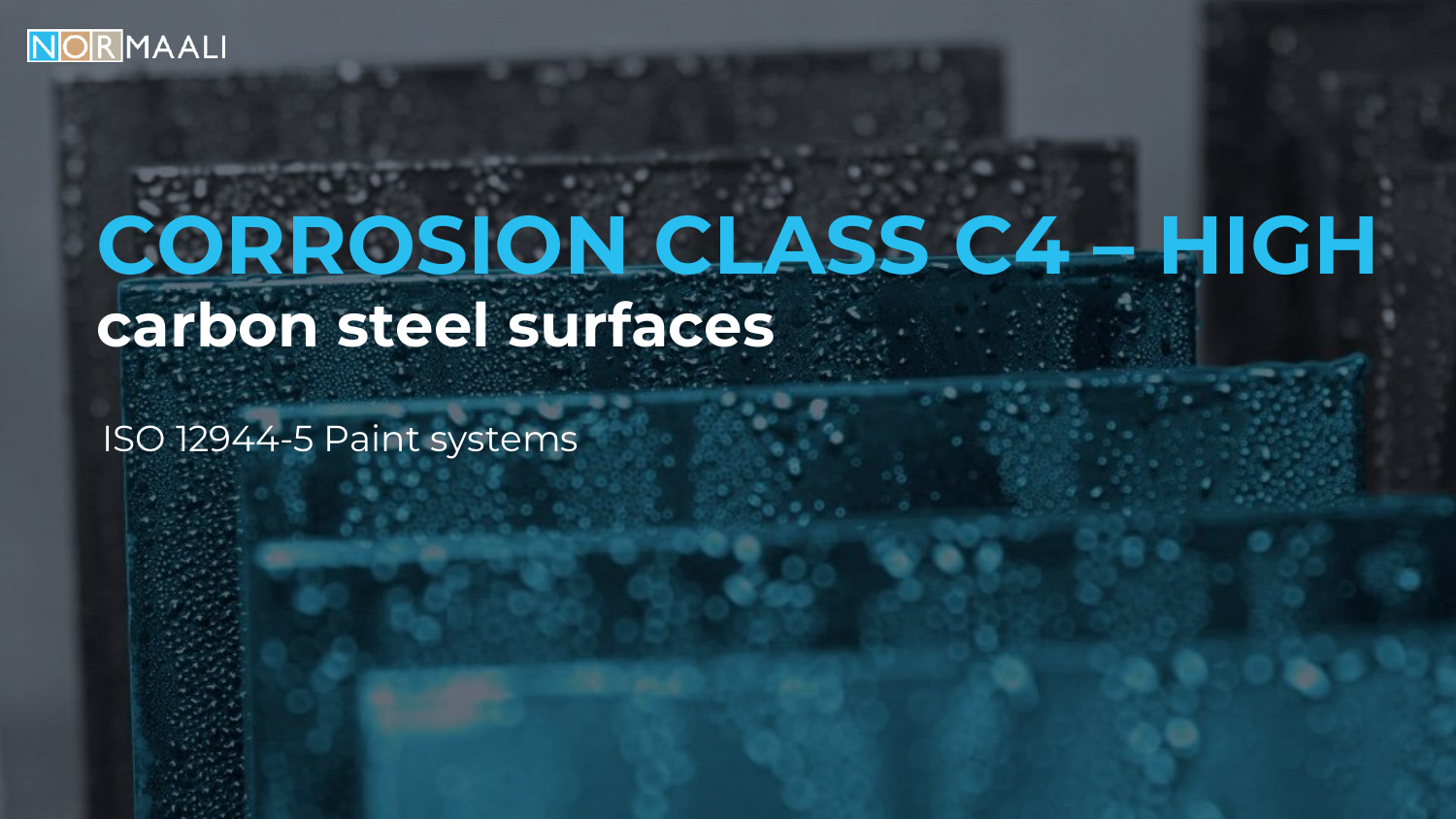

### **CARBON STEEL – CORROSION CLASS C4 PAINT SYSTEMS C4.01 – C4.05**

|         |                                                                                     | <b>PRIMER COAT</b>    |                |     | <b>INTERMEDIATE COAT</b> |                       |              |            |                                                                                                                                               | <b>TOP COAT</b>       |                |            |                     | <b>SYSTEM</b>      |           |           | <b>DURABILITY</b> |              |
|---------|-------------------------------------------------------------------------------------|-----------------------|----------------|-----|--------------------------|-----------------------|--------------|------------|-----------------------------------------------------------------------------------------------------------------------------------------------|-----------------------|----------------|------------|---------------------|--------------------|-----------|-----------|-------------------|--------------|
|         | <b>Product name</b>                                                                 | <b>Binder</b><br>type | <b>Coats</b>   | DFT | <b>Product name</b>      | <b>Binder</b><br>type | Coats        | <b>DFT</b> | <b>Product name</b>                                                                                                                           | <b>Binder</b><br>type | <b>Coats</b>   | <b>DFT</b> | <b>DFT</b><br>total | <b>Total coats</b> | low       | med       | high              | very<br>high |
| C4.01   | Praimex<br>Paja-Pohja                                                               | AK                    | $\mathbf{1}$   | 80  |                          |                       |              |            | Norrapid 7/10/12                                                                                                                              | AK                    | $\overline{1}$ | 80         | 160                 | $\overline{2}$     | $\bullet$ |           |                   |              |
| C4.02   | Praimex<br>Paja-Pohja                                                               | AK                    | $\overline{1}$ | 80  | Praimex<br>Paja-Pohja    | AK                    | $\mathbb{L}$ | 80         | Norrapid 7/10/12                                                                                                                              | AK                    | $\overline{1}$ | 40         | 200                 | $\overline{3}$     | $\bullet$ | $\bullet$ |                   |              |
| C4.03   | Praimex<br>Paja-Pohja                                                               | AK                    | $\mathbf{1}$   | 90  | Praimex<br>Paja-Pohja    | AK                    | $\mathbf{1}$ | 90         | Norrapid 7/10/12                                                                                                                              | AK                    | $\overline{1}$ | 80         | 260                 | $\overline{3}$     | $\bullet$ | $\bullet$ | $\bullet$         |              |
| C4.04   | Epocoat 21 HB<br>Epocoat 21 Primer<br>NorECOat FD Primer<br>NOR E-Primer            | EP                    |                | 60  |                          |                       |              |            | Normadur 50 (9:1)<br>Normadur 50 HS<br>Normadur 65 HS<br>Normafine 50 TC<br>Normafine 20<br>Normafine 80<br>Normafine HS<br>Normadur Aqua DTM | <b>PUR</b>            |                | 60         | 120                 | 2                  | $\bullet$ |           |                   |              |
| variant | Epocoat 21 HB<br>Epocoat 21 Primer<br>NorECOat FD Primer<br>NOR E-Primer            | EP                    | $\mathbf{1}$   | 60  |                          |                       |              |            | Epocoat 210<br>Epotex HB<br>Norepox HS<br>Norepox Aqua DTM                                                                                    | EP                    | $\overline{1}$ | 60         | 120                 | $\overline{2}$     | $\bullet$ |           |                   |              |
| variant | Normadur 65 HS<br>Normafine 20<br>Normafine 80<br>Normafine HS<br>Normadur Aqua DTM | PUR                   | $\overline{1}$ | 120 |                          |                       |              |            |                                                                                                                                               |                       |                |            | 120                 | $\overline{1}$     | $\bullet$ |           |                   |              |
| variant | Noreguard HS<br>Norepox HX<br>Epotex HB<br>Norepox Aqua DTM                         | EP                    | $\mathbf{1}$   | 120 |                          |                       |              |            |                                                                                                                                               |                       |                |            | 120                 | $\mathbf{1}$       | $\bullet$ |           |                   |              |
| C4.05   | Epocoat 21 HB<br>Epocoat 21 Primer<br>NorECOat FD Primer<br>NorECOat HS Primer      | EP                    | $\mathbf{1}$   | 100 |                          |                       |              |            | Normadur 50 (9:1)<br>Normadur 50 HS<br>Normadur 65 HS<br>Normafine 50 TC<br>Normafine 20<br>Normafine 80<br>Normafine HS<br>Normadur Aqua DTM | <b>PUR</b>            | $\overline{1}$ | 80         | 180                 | 2                  | $\bullet$ | $\bullet$ |                   |              |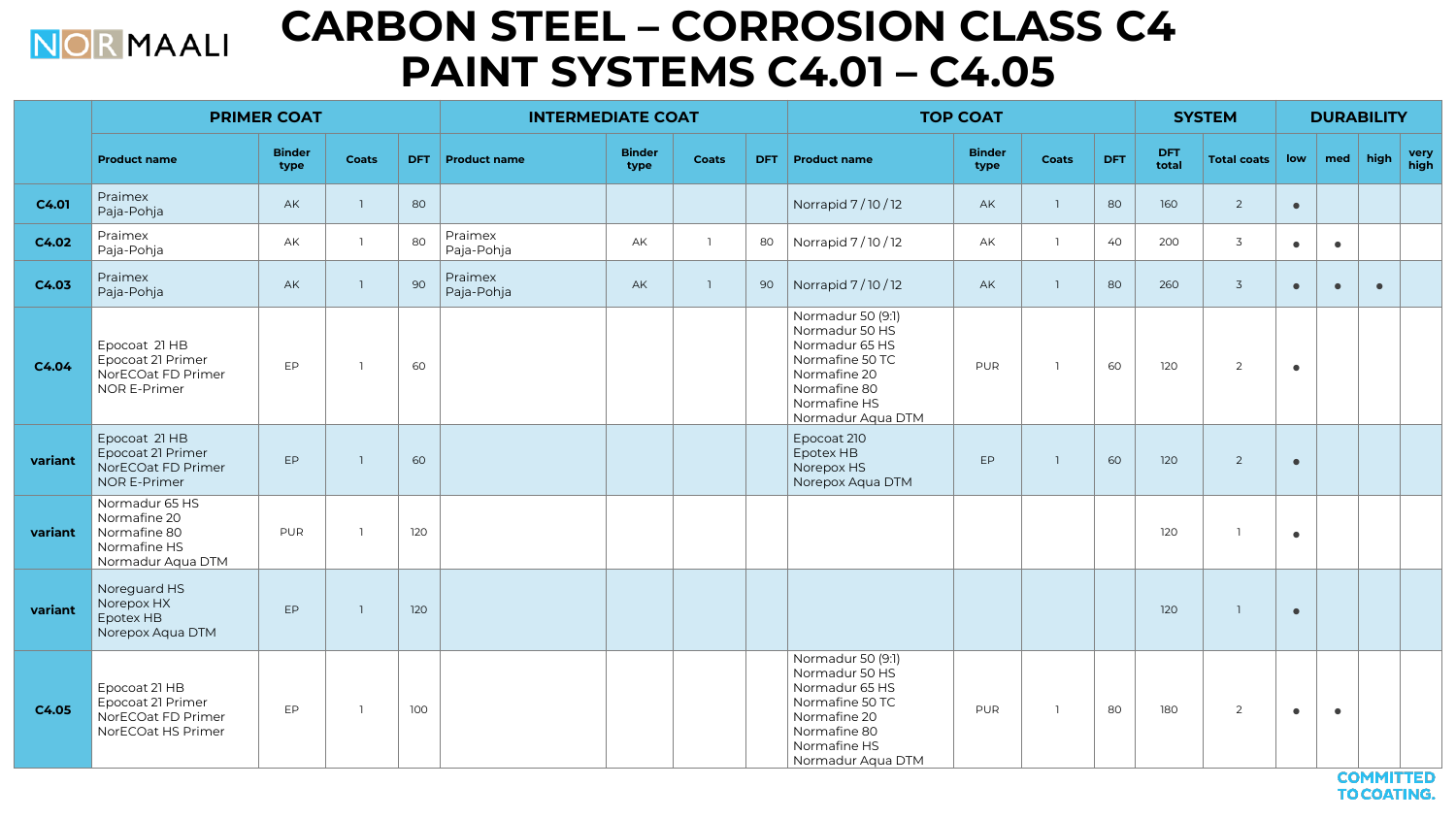

### **CARBON STEEL – CORROSION CLASS C4 PAINT SYSTEMS C4.06 – C4.11**

|         | <b>PRIMER COAT</b>                                                                                            |                       |                |     | <b>INTERMEDIATE COAT</b>                                                                                      |                       |                |      |                                                                                                                          | <b>TOP COAT</b>       |                |            |                     | <b>SYSTEM</b>      |           | <b>DURABILITY</b> |           |              |
|---------|---------------------------------------------------------------------------------------------------------------|-----------------------|----------------|-----|---------------------------------------------------------------------------------------------------------------|-----------------------|----------------|------|--------------------------------------------------------------------------------------------------------------------------|-----------------------|----------------|------------|---------------------|--------------------|-----------|-------------------|-----------|--------------|
|         | <b>Product name</b>                                                                                           | <b>Binder</b><br>type | <b>Coats</b>   | DFT | <b>Product name</b>                                                                                           | <b>Binder</b><br>type | <b>Coats</b>   | DFT. | <b>Product name</b>                                                                                                      | <b>Binder</b><br>type | <b>Coats</b>   | <b>DFT</b> | <b>DFT</b><br>total | <b>Total coats</b> | low       | med               | high      | very<br>high |
| C4.06   | Epocoat 21 HB<br>Epocoat 21 Primer<br>NorECOat FD Primer<br>NorECOat HS Primer                                | EP                    | $\mathbf{1}$   | 80  | Epocoat 21 HB<br>Epocoat 21 Primer<br>NorECOat FD Primer<br>NorECOat HS Primer                                | EP                    | $\overline{1}$ | 80   | Normadur 50 HS<br>Normadur 65 HS<br>Normafine 20<br>Normafine 80<br>Normafine HS<br>Normadur Aqua DTM                    | <b>PUR</b>            | $\mathbf{1}$   | 80         | 240                 | $\overline{3}$     | $\bullet$ | $\bullet$         | $\bullet$ |              |
| variant | Epocoat 21 HB<br>Epocoat 21 Primer<br>NorECOat FD Primer<br>NorECOat HS Primer                                | EP                    |                | 80  | Epocoat 21 HB<br>Epocoat 21 Primer<br>NorECOat FD Primer<br>NorECOat HS Primer                                | EP                    | $\mathbf{1}$   | 80   | Epotex HB<br>Noreguard HS<br>Norepox HS<br>Epocoat 210<br>Norepox Aqua DTM                                               | EP                    |                | 80         | 240                 | $\overline{3}$     | $\bullet$ | $\bullet$         | $\bullet$ |              |
| C4.07   | NorECOat FD MIO Primer<br>Normastic 405 AL<br>Normastic 405<br>Harmaa, grey<br>Normastic 405<br>Punainen, red | EP                    | $\mathbf{1}$   | 120 | NorECOat FD MIO Primer<br>Normastic 405 AL<br>Normastic 405<br>Harmaa, grey<br>Normastic 405<br>Punainen, red | EP                    | $\mathbf{1}$   | 120  | Normadur 50 (9:1)<br>Normadur 50 HS<br>Normadur 65 HS<br>Normafine 50 TC<br>Normafine 20<br>Normafine 80<br>Normafine HS | <b>PUR</b>            | $\mathbf{1}$   | 60         | 300                 | $\overline{3}$     | $\bullet$ | $\bullet$         | $\bullet$ |              |
| variant | NorECOat FD MIO Primer<br>Normastic 405 AL<br>Normastic 405<br>Harmaa, grey<br>Normastic 405<br>Punainen, red | EP                    | $\overline{1}$ | 120 | NorECOat FD MIO Primer<br>Normastic 405 AL<br>Normastic 405<br>Harmaa, grey<br>Normastic 405<br>Punainen, red | EP                    | $\overline{1}$ | 120  | Epocoat 210<br>Epotex HB<br>Norepox HS                                                                                   | EP                    |                | 60         | 300                 | $\overline{3}$     | $\bullet$ | $\bullet$         | $\bullet$ |              |
| C4.08   | Normazinc SE<br>Normazinc Plus                                                                                | Zn(R)                 | $\mathbf{1}$   | 60  |                                                                                                               |                       |                |      |                                                                                                                          |                       |                |            | 60                  | $\overline{1}$     | $\bullet$ |                   |           |              |
| C4.09   | Normazinc SE<br>Normazinc Plus                                                                                | Zn(R)                 | $\overline{1}$ | 60  |                                                                                                               |                       |                |      | Normadur 65<br>Normafine 80<br>Normafine HS<br>Normadur Aqua DTM                                                         | <b>PUR</b>            | $\overline{1}$ | 100        | 160                 | 2                  | $\bullet$ | $\bullet$         |           |              |
| C4.10   | Normazinc SE<br>Normazinc Plus                                                                                | Zn(R)                 | $\mathbf{1}$   | 60  | Epocoat 21 Primer<br>Epocoat 21 HB<br>NorECOat HS Primer<br>NorECOat FD Primer                                | EP                    | $\mathbf{1}$   | 80   | Normadur 50 HS<br>Normadur 65 HS<br>Normafine 20<br>Normafine 80<br>Normafine HS<br>Normadur Aqua DTM                    | <b>PUR</b>            | $\overline{1}$ | 60         | 200                 | $\overline{3}$     | $\bullet$ | $\bullet$         | $\bullet$ |              |
| C4.11   | Normazinc Plus                                                                                                | Zn(R)                 | $\mathbf{1}$   | 60  | NorECOat FD Primer<br>NorECOat HS Primer<br>Normastic 405                                                     | EP                    | $\overline{1}$ | 140  | Normadur 65 HS<br>Normafine 20<br>Normafine 80<br>Normafine HS<br>Normadur Aqua DTM                                      | <b>PUR</b>            |                | 60         | 260                 | 3                  | $\bullet$ | $\bullet$         | $\bullet$ |              |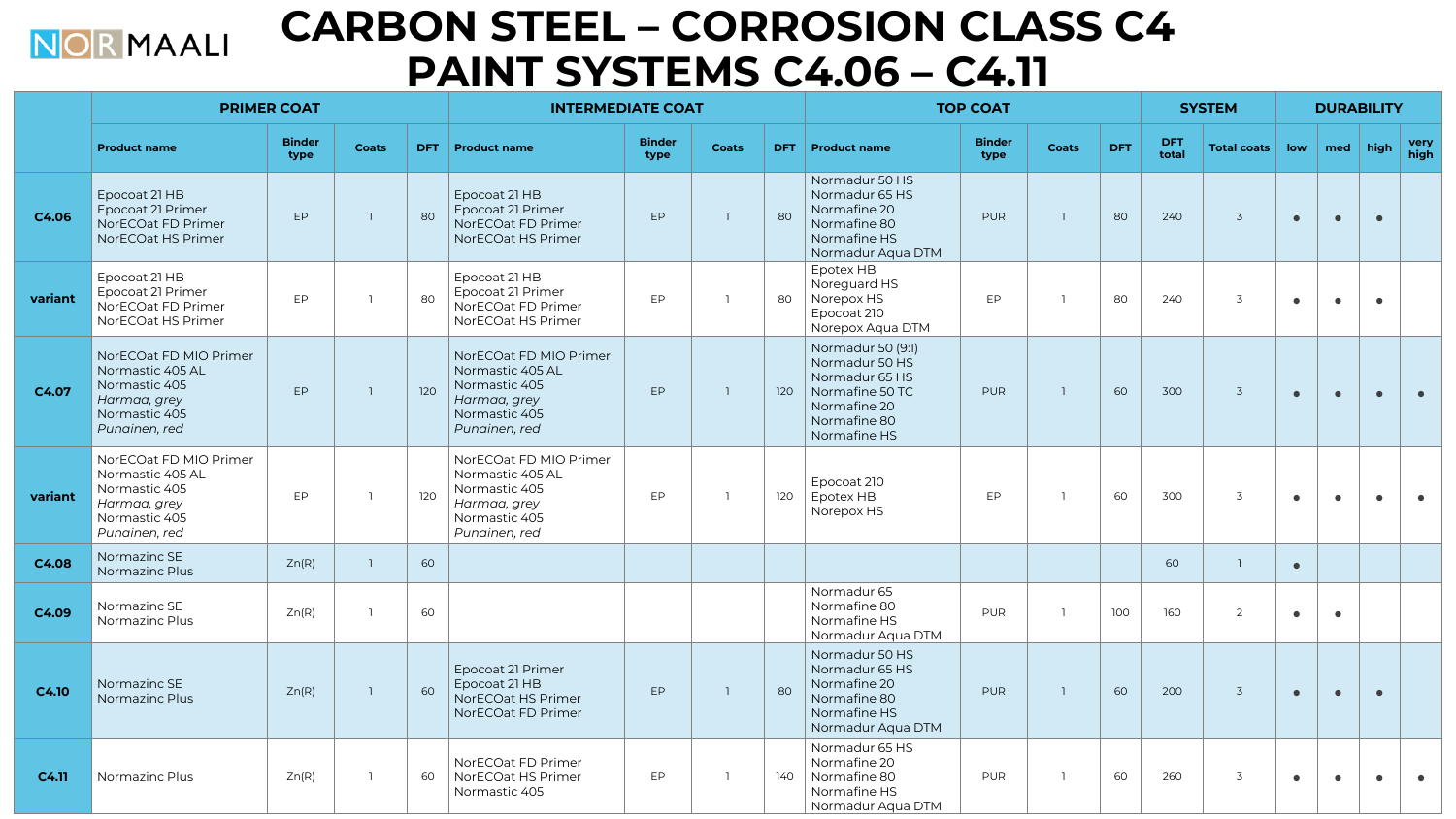

### **CORROSION CLASS C5 – VERY HIGH carbon steel surfaces**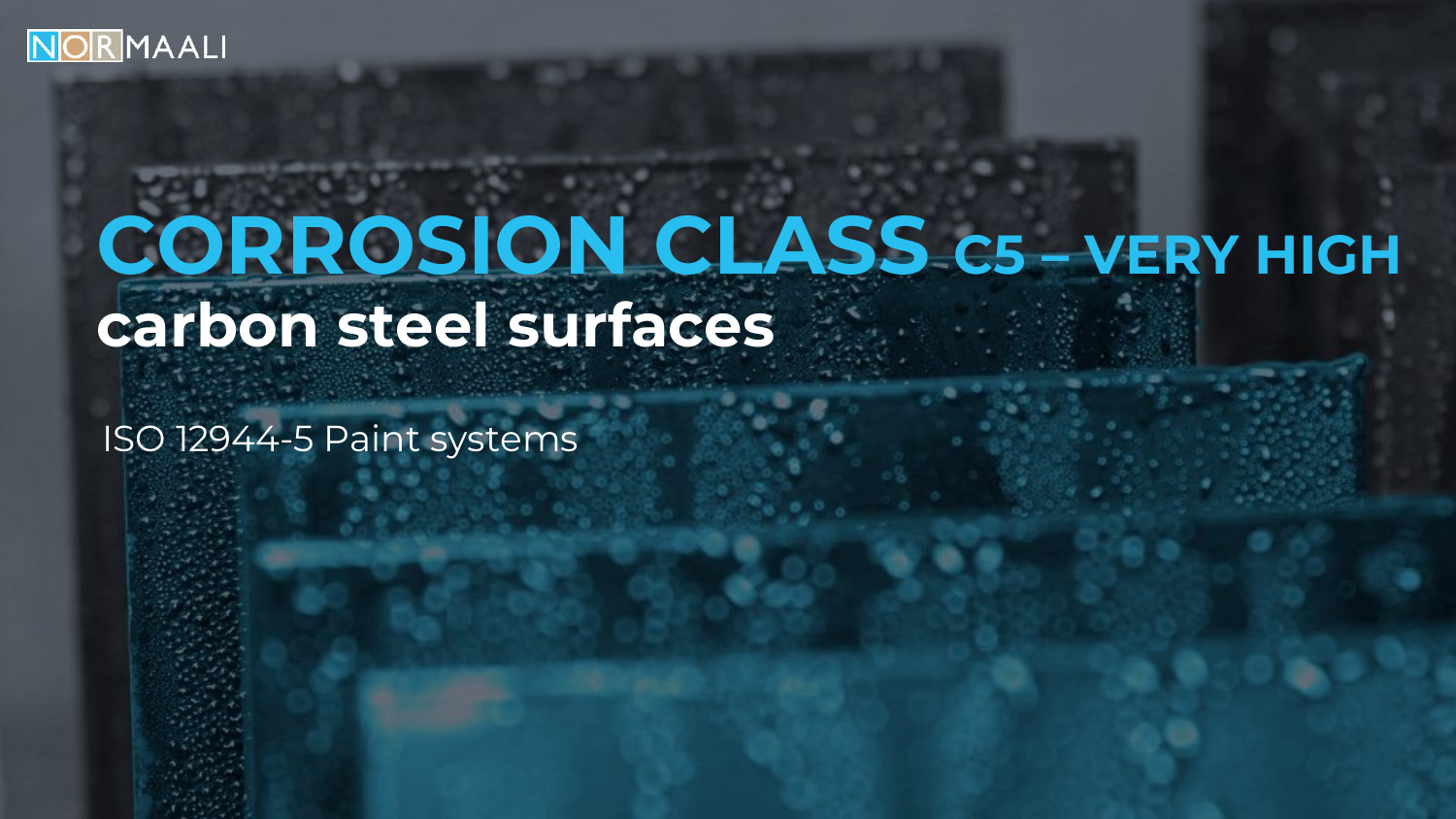

### **CARBON STEEL – CORROSION CLASS C5 PAINT SYSTEMS C5.01 – C5.04**

|                   |                                                                                                               | <b>PRIMER COAT</b>    |              |     | <b>INTERMEDIATE COAT</b>                                                                                      |                       |                |     |                                                                                                                          | <b>TOP COAT</b>       |              |            |                     | <b>SYSTEM</b>         |           |                | <b>DURABILITY</b> |              |
|-------------------|---------------------------------------------------------------------------------------------------------------|-----------------------|--------------|-----|---------------------------------------------------------------------------------------------------------------|-----------------------|----------------|-----|--------------------------------------------------------------------------------------------------------------------------|-----------------------|--------------|------------|---------------------|-----------------------|-----------|----------------|-------------------|--------------|
|                   | <b>Product name</b>                                                                                           | <b>Binder</b><br>type | <b>Coats</b> |     | <b>DFT</b> Product name                                                                                       | <b>Binder</b><br>type | Coats          |     | <b>DFT</b> Product name                                                                                                  | <b>Binder</b><br>type | <b>Coats</b> | <b>DFT</b> | <b>DFT</b><br>total | <b>Total</b><br>coats |           | $low$ med high |                   | very<br>high |
| C5.01             | Epocoat 21 HB<br>NorECOat FD Primer<br>NorECOat HS Primer<br>Normastic 405                                    | EP                    |              | 120 |                                                                                                               |                       |                |     | Normadur 50 HS<br>Normadur 65 HS<br>Normafine 50 TC<br>Normafine 20<br>Normafine 80<br>Normafine HS<br>Normadur Aqua DTM | <b>PUR</b>            |              | 60         | 180                 | $2^{\circ}$           | $\bullet$ |                |                   |              |
| C5.02             | Epocoat 21 HB<br>Epocoat 21 Primer<br>NorECOat FD Primer<br>NorECOat HS Primer                                | EP                    |              | 80  | Epocoat 21 HB<br>Epocoat 21 Primer<br>NorECOat FD Primer<br>NorECOat HS Primer                                | EP                    |                | 80  | Normadur 50 HS<br>Normadur 65 HS<br>Normafine 20<br>Normafine 80<br>Normafine HS                                         | <b>PUR</b>            |              | 80         | 240                 | 3                     | $\bullet$ | $\bullet$      |                   |              |
| variant           | Epocoat 21 HB<br>Epocoat 21 Primer<br>NorECOat FD Primer<br>NorECOat HS Primer                                | EP                    |              | 80  | Epocoat 21 HB<br>Epocoat 21 Primer<br>NorECOat FD Primer<br>NorECOat HS Primer                                | EP                    | $\overline{1}$ | 80  | Epocoat 210<br>Epotex HB<br>Noreguard HS<br>Norepox HS                                                                   | EP                    |              | 80         | 240                 | $\overline{3}$        | $\bullet$ | $\bullet$      |                   |              |
| C5.03             | Epocoat 21 HB<br>Epocoat 21 Primer<br>NorECOat FD Primer<br>NorECOat HS Primer                                | EP                    | $\mathbf{1}$ | 120 | Epocoat 21 HB<br>Epocoat 21 Primer<br>NorECOat FD Primer<br>NorECOat HS Primer                                | EP                    | $\mathbf{1}$   | 120 | Normadur 50 HS<br>Normadur 65 HS<br>Normafine 50 TC<br>Normafine 20<br>Normafine 80<br>Normafine HS                      | <b>PUR</b>            |              | 60         | 300                 | 3                     | $\bullet$ | $\bullet$      | $\bullet$         |              |
| variant           | Epocoat 21 HB<br>Epocoat 21 Primer<br>NorECOat FD MIO Primer<br>NorECOat HS Primer                            | EP                    |              | 120 | Epocoat 21 HB<br>Epocoat 21 Primer<br>NorECOat FD Primer<br>NorECOat HS Primer                                | EP                    | $\overline{1}$ | 120 | Epocoat 210<br>Epotex HB<br>Norepox HS                                                                                   | <b>EP</b>             |              | 60         | 300                 | $\overline{3}$        | $\bullet$ | $\bullet$      | $\bullet$         |              |
| C <sub>5.04</sub> | NorECOat FD MIO Primer<br>Normastic 405 AL<br>Normastic 405<br>Harmaa, grey<br>Normastic 405<br>Punainen, red | EP                    | $\mathbf{1}$ | 140 | NorECOat FD MIO Primer<br>Normastic 405 AL<br>Normastic 405<br>Harmaa, grey<br>Normastic 405<br>Punainen, red | EP                    | $\mathbf{1}$   | 140 | Normadur 50 HS<br>Normadur 65 HS<br>Normafine 50 TC<br>Normafine 20<br>Normafine 80<br>Normafine HS                      | PUR                   |              | 80         | 360                 | 3                     | $\bullet$ | $\bullet$      | $\bullet$         |              |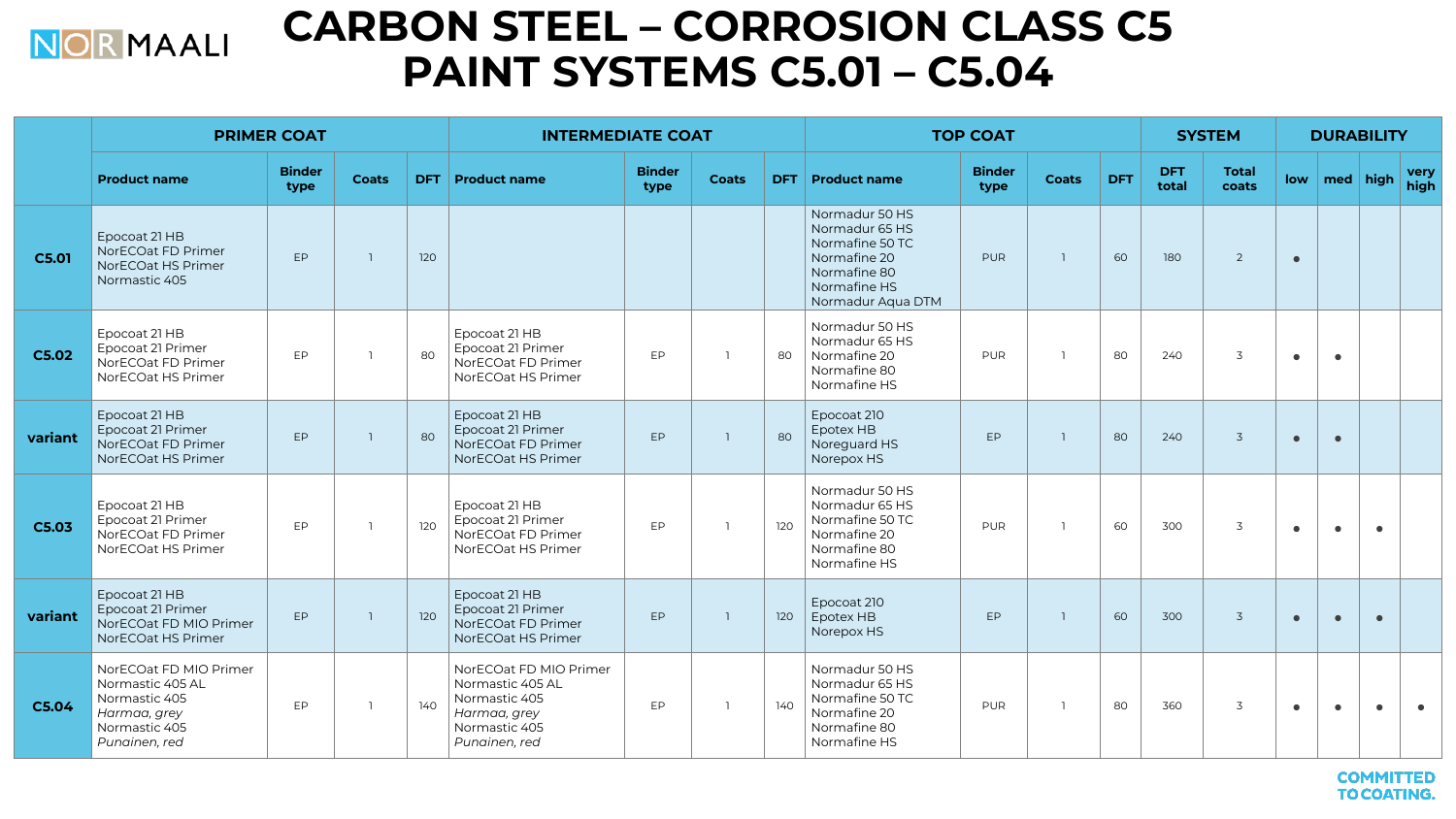

### **CARBON STEEL – CORROSION CLASS C5 PAINT SYSTEMS C5.05 – C5.08**

|       |                                | <b>PRIMER COAT</b>    |                |    | <b>INTERMEDIATE COAT</b>                                 |                       |              |     |                                                                                                                            | <b>TOP COAT</b>       |              |            |                     | <b>SYSTEM</b>         |           |                  | <b>DURABILITY</b> |              |
|-------|--------------------------------|-----------------------|----------------|----|----------------------------------------------------------|-----------------------|--------------|-----|----------------------------------------------------------------------------------------------------------------------------|-----------------------|--------------|------------|---------------------|-----------------------|-----------|------------------|-------------------|--------------|
|       | <b>Product name</b>            | <b>Binder</b><br>type | <b>Coats</b>   |    | <b>DFT</b> Product name                                  | <b>Binder</b><br>type | <b>Coats</b> |     | <b>DFT</b> Product name                                                                                                    | <b>Binder</b><br>type | <b>Coats</b> | <b>DFT</b> | <b>DFT</b><br>total | <b>Total</b><br>coats |           | low   med   high |                   | very<br>high |
| C5.05 | Normazinc SE<br>Normazinc Plus | Zn(R)                 | $\mathbf{1}$   | 60 |                                                          |                       |              |     | Normadur 65 HS<br>Normafine 80<br>Normafine HS<br>Normadur Aqua DTM                                                        | <b>PUR</b>            |              | 100        | 160                 | 2                     | $\bullet$ |                  |                   |              |
| C5.06 | Normazinc SE<br>Normazinc Plus | Zn(R)                 | $\overline{1}$ | 60 | Epocoat 21 HB<br>Epocoat 21 Primer<br>NorECOat HS Primer | EP                    |              | 80  | Normadur 65 HS<br>Normadur 50 HS<br>Normadur 65 HS<br>Normafine 50 TC<br>Normafine 20<br>Normafine 80<br>Normadur Aqua DTM | PUR                   |              | 60         | 200                 | $2 - 3$               | $\bullet$ | $\bullet$        |                   |              |
| C5.07 | Normazinc Plus                 | Zn(R)                 | $\mathbf{1}$   | 60 | NorECOat FD MIO Primer                                   | <b>EP</b>             |              | 120 | Normadur 50 HS<br>Normadur 65 HS<br>Normafine 50 TC<br>Normafine 20<br>Normafine 80<br>Normafine HS                        | <b>PUR</b>            |              | 80         | 260                 | $3 - 4$               | $\bullet$ | $\bullet$        | $\bullet$         |              |
| C5.08 | Normazinc Plus                 | Zn(R)                 | $\overline{1}$ | 60 | Normastic 405                                            | <b>EP</b>             |              | 200 | Normadur 50 (9:1)<br>Normadur 50 HS<br>Normadur 65 HS<br>Normafine 50 TC<br>Normafine 20<br>Normafine 80<br>Normafine HS   | <b>PUR</b>            |              | 60         | 320                 | $3 - 4$               | $\bullet$ | $\bullet$        | $\bullet$         |              |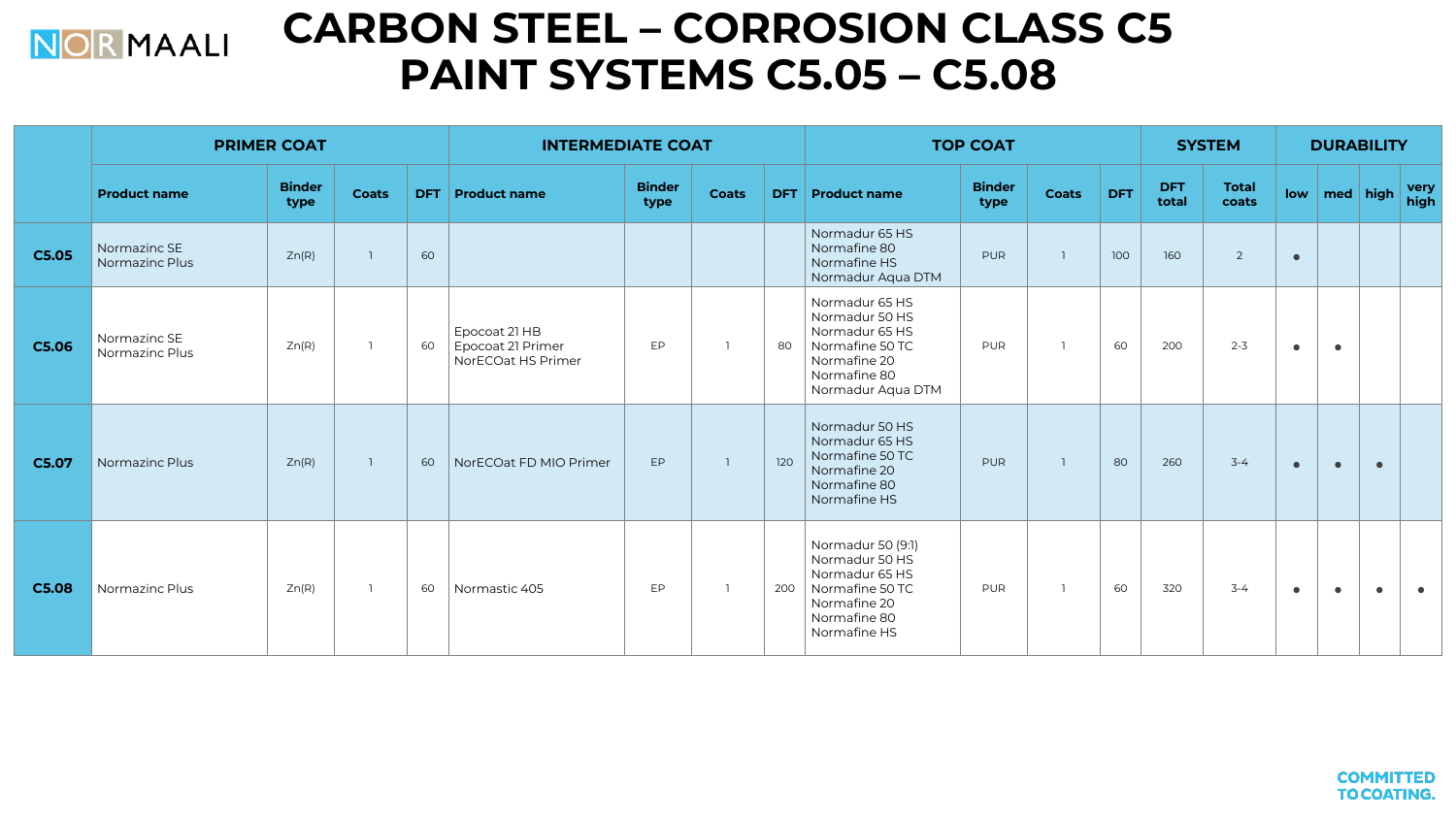

# **CORROSION CLASSES C2 – C5 hot dip galvanized steel surfaces**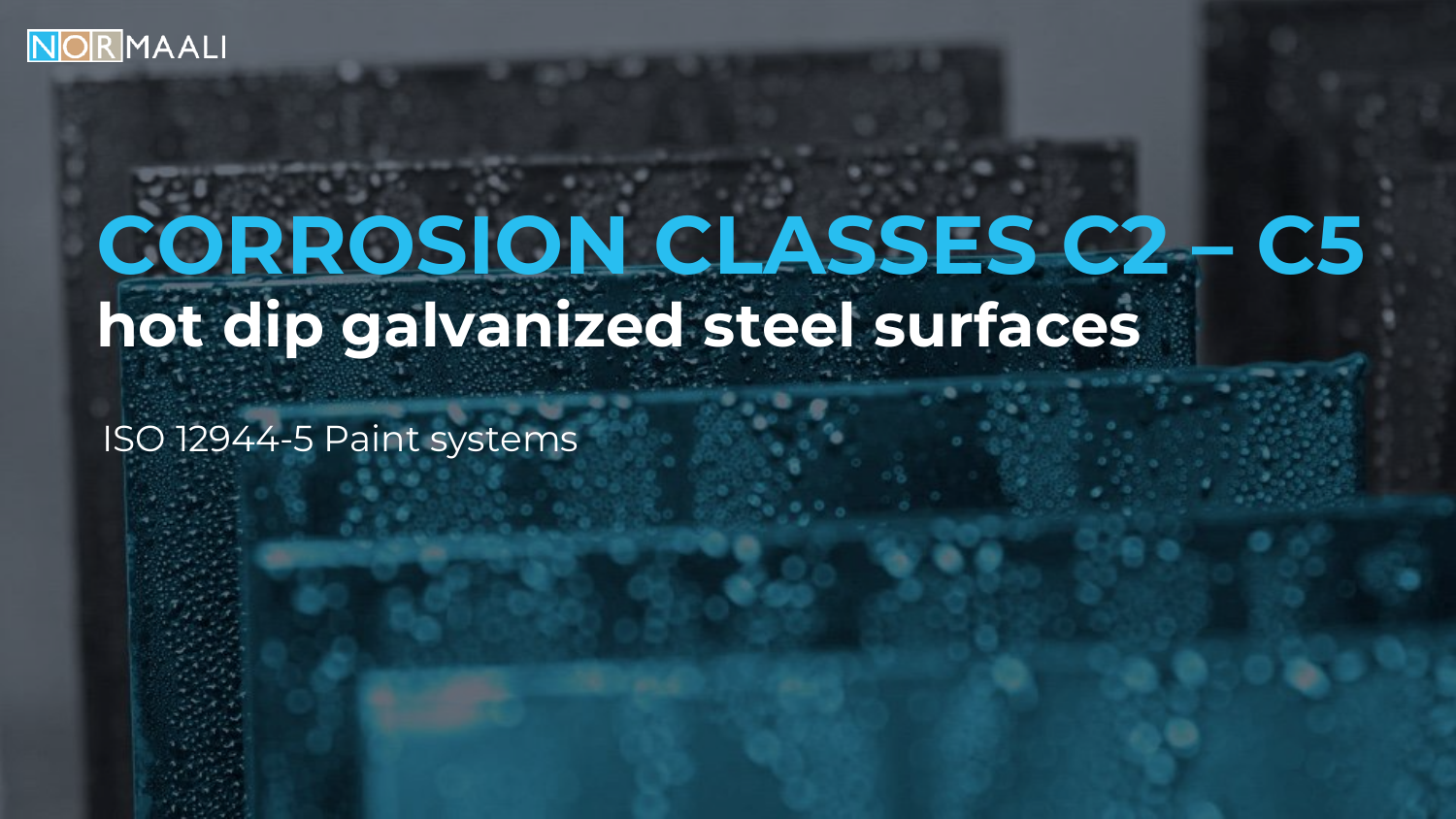

### **HOT DIP GALVANIZED STEEL CORROSION CLASSES C2 – C4**

|       |                           |                                                          | <b>PRIMER COAT</b> |                |     |                     | <b>INTERMEDIATE COAT</b> |       |            |                                                                                                                          | <b>TOP COAT</b>    |                |            |                     | <b>SYSTEM</b>      |           |             | <b>DURABILITY</b> |              |
|-------|---------------------------|----------------------------------------------------------|--------------------|----------------|-----|---------------------|--------------------------|-------|------------|--------------------------------------------------------------------------------------------------------------------------|--------------------|----------------|------------|---------------------|--------------------|-----------|-------------|-------------------|--------------|
|       | <b>Corrosion</b><br>class | <b>Product name</b>                                      | <b>Binder type</b> | Coats          | DFT | <b>Product name</b> | <b>Binder type</b>       | Coats | <b>DFT</b> | <b>Product name</b>                                                                                                      | <b>Binder type</b> | Coats          | <b>DFT</b> | <b>DFT</b><br>total | <b>Total coats</b> | low       | $ $ med $ $ | high              | very<br>high |
| G2.01 |                           | Epotex HB<br>Normafine 50 TC                             | EP<br><b>PUR</b>   | $\mathbf{1}$   | 80  |                     |                          |       |            |                                                                                                                          |                    |                |            | 80                  | $\mathbf{1}$       | $\bullet$ | $\bullet$   | $\bullet$         |              |
| G2.02 | C <sub>2</sub>            | N/A                                                      | N/A                | N/A            | N/A | N/A                 | N/A                      | N/A   | N/A        | N/A                                                                                                                      | N/A                | N/A            | N/A        | N/A                 | N/A                | $\bullet$ | $\bullet$   | $\bullet$         | $\bullet$    |
| G2.03 |                           | Epotex HB                                                | EP                 | $\mathbf{1}$   | 120 |                     |                          |       |            |                                                                                                                          |                    |                |            | 120                 | $\mathbf{1}$       | $\bullet$ | $\bullet$   | $\bullet$         | $\bullet$    |
| G3.01 |                           | Epotex HB<br>Normafine 50 TC                             | EP<br><b>PUR</b>   | $\mathbf{1}$   | 80  |                     |                          |       |            |                                                                                                                          |                    |                |            | 80                  | $\mathbf{1}$       | $\bullet$ | $\bullet$   |                   |              |
| G3.02 |                           | Epotex HB                                                | EP                 | $\mathbf{1}$   | 120 |                     |                          |       |            |                                                                                                                          |                    |                |            | 120                 | $\mathbf{1}$       | $\bullet$ | $\bullet$   | $\bullet$         |              |
| G3.03 |                           | N/A                                                      | N/A                | N/A            | N/A | N/A                 | N/A                      | N/A   | N/A        | N/A                                                                                                                      | N/A                | N/A            | N/A        | N/A                 | N/A                | $\bullet$ | $\bullet$   | $\bullet$         |              |
| G3.04 | C <sub>3</sub>            | Epocoat 21 Primer                                        | EP                 |                | 80  |                     |                          |       |            | Normadur 50 (9:1)<br>Normadur 50 HS<br>Normadur 65 HS<br>Normafine 20<br>Normafine 50 TC<br>Normafine 80<br>Normafine HS | PUR                | $\overline{1}$ | 80         | 160                 | $\overline{2}$     | $\bullet$ | $\bullet$   | $\bullet$         | $\bullet$    |
| G3.05 |                           | N/A                                                      | N/A                | N/A            | N/A | N/A                 | N/A                      | N/A   | N/A        | N/A                                                                                                                      | N/A                | N/A            | N/A        | N/A                 | N/A                | $\bullet$ | $\bullet$   | $\bullet$         | $\bullet$    |
| G4.01 |                           | Epotex HB                                                | EP                 | $\mathbb{1}$   | 80  |                     |                          |       |            |                                                                                                                          |                    |                |            | 80                  | $\mathbf{1}$       | $\bullet$ |             |                   |              |
| G4.02 |                           | Epotex HB                                                | EP                 | $\overline{1}$ | 120 |                     |                          |       |            |                                                                                                                          |                    |                |            | 120                 | $\mathbf{1}$       | $\bullet$ | $\bullet$   |                   |              |
| G4.03 |                           | N/A                                                      | N/A                | N/A            | N/A | N/A                 | N/A                      | N/A   | N/A        | N/A                                                                                                                      | N/A                | N/A            | N/A        | N/A                 | N/A                | $\bullet$ | $\bullet$   |                   |              |
| G4.04 | C <sub>4</sub>            | Epocoat 21 HB<br>Epocoat 21 Primer<br>NorECOat FD Primer | EP                 | -1             | 80  |                     |                          |       |            | Epocoat 210<br>Epotex HB<br>Noreguard HS<br>Norepox HS                                                                   | EP                 | $\mathbf{1}$   | 80         | 160                 | $\overline{2}$     | $\bullet$ | $\bullet$   | $\bullet$         |              |
| G4.05 |                           | N/A                                                      | N/A                | N/A            | N/A | N/A                 | N/A                      | N/A   | N/A        | N/A                                                                                                                      | N/A                | N/A            | N/A        | N/A                 | N/A                | $\bullet$ | $\bullet$   | $\bullet$         |              |
| G4.06 |                           | Epocoat 21 HB<br>Epocoat 21 Primer<br>NorECOat FD Primer | EP                 | $\overline{1}$ | 100 |                     |                          |       |            | Normadur 65 HS<br>Normafine 20<br>Normafine 80<br>Normafine HS                                                           | PUR                | $\mathbf{1}$   | 100        | 200                 | $\overline{2}$     | $\bullet$ | $\bullet$   | $\bullet$         | $\bullet$    |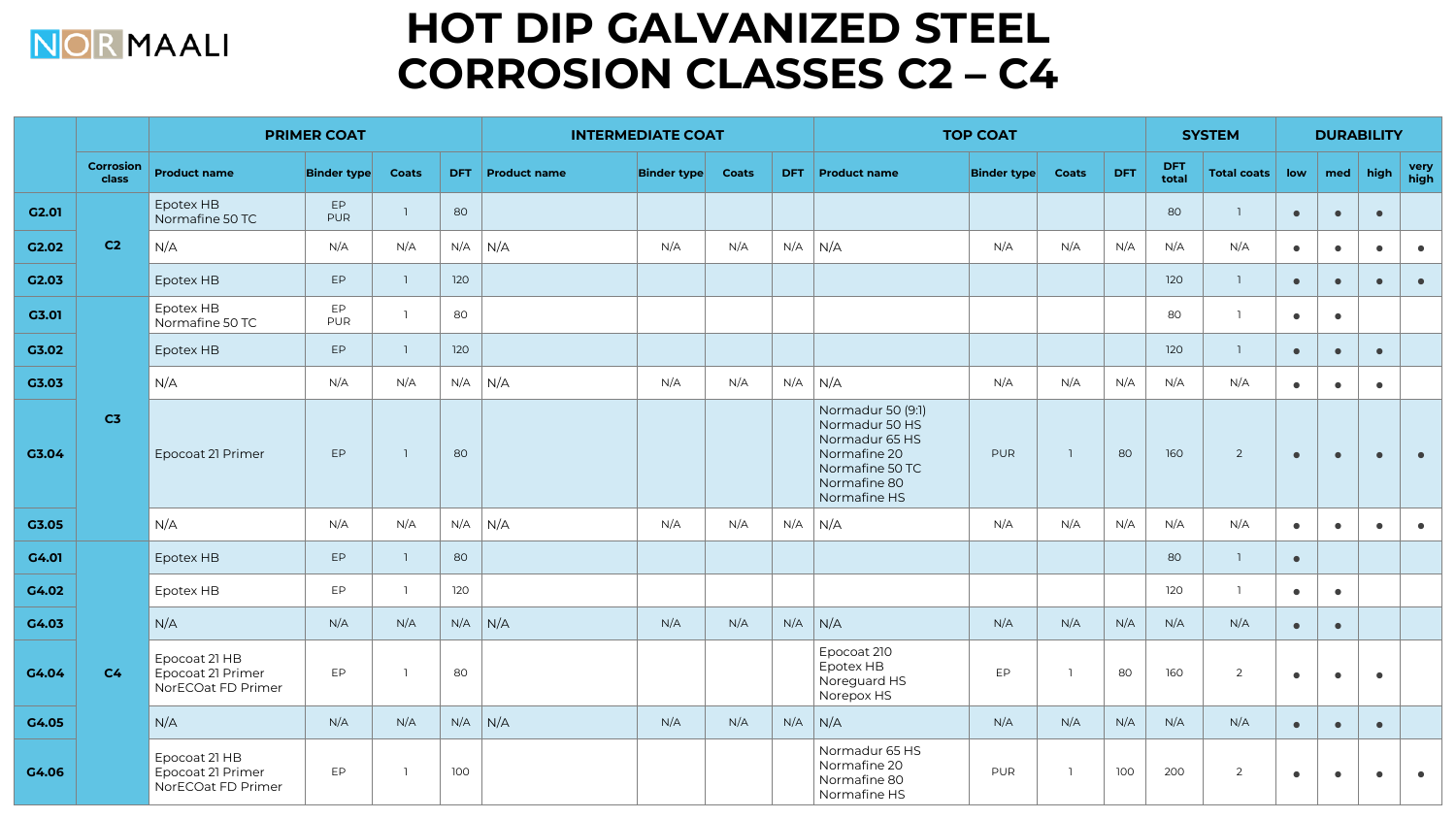

### **HOT DIP GALVANIZED STEEL CORROSION CLASS C5**

|       |                           |                                                          | <b>PRIMER COAT</b>    |              |     | <b>INTERMEDIATE COAT</b>                                 |                       |       |     |                                                                                                     | <b>TOP COAT</b>       |                |            |              | <b>SYSTEM</b>            |           |           | <b>DURABILITY</b> |              |
|-------|---------------------------|----------------------------------------------------------|-----------------------|--------------|-----|----------------------------------------------------------|-----------------------|-------|-----|-----------------------------------------------------------------------------------------------------|-----------------------|----------------|------------|--------------|--------------------------|-----------|-----------|-------------------|--------------|
|       | <b>Corrosion</b><br>class | <b>Product name</b>                                      | <b>Binder</b><br>type | Coats        |     | <b>DFT</b> Product name                                  | <b>Binder</b><br>type | Coats |     | <b>DFT</b> Product name                                                                             | <b>Binder</b><br>type | <b>Coats</b>   | <b>DFT</b> | DFT<br>total | Total coats low med high |           |           |                   | very<br>high |
| G5.01 |                           | Epocoat 21 HB<br>Epocoat 21 Primer<br>NorECOat FD Primer | <b>EP</b>             | $\mathbf{1}$ | 60  |                                                          |                       |       |     | Normadur 50 HS<br>Normadur 65 HS<br>Normafine 50 TC<br>Normafine 20<br>Normafine 80<br>Normafine HS | <b>PUR</b>            | $\overline{1}$ | 60         | 120          | 2                        | $\bullet$ |           |                   |              |
| G5.02 |                           | N/A                                                      | N/A                   | N/A          | N/A | N/A                                                      | N/A                   | N/A   | N/A | N/A                                                                                                 | N/A                   | N/A            | N/A        | N/A          | N/A                      | $\bullet$ |           |                   |              |
| G5.03 | C <sub>5</sub>            | Epocoat 21 HB<br>Epocoat 21 Primer<br>NorECOat FD Primer | EP                    | -1           | 80  |                                                          |                       |       |     | Normadur 50 HS<br>Normadur 65 HS<br>Normafine 50 TC<br>Normafine 20<br>Normafine 80<br>Normafine HS | <b>PUR</b>            | $\mathbf{1}$   | 80         | 160          | 2                        | $\bullet$ | $\bullet$ |                   |              |
| G5.04 |                           | N/A                                                      | N/A                   | N/A          | N/A | N/A                                                      | N/A                   | N/A   | N/A | N/A                                                                                                 | N/A                   | N/A            | N/A        | N/A          | N/A                      | $\bullet$ | $\bullet$ |                   |              |
| G5.05 |                           | Epocoat 21 HB<br>Epocoat 21 Primer<br>NorECOat FD Primer | EP                    | $\mathbf{1}$ | 60  | Epocoat 21 HB<br>Epocoat 21 Primer<br>NorECOat FD Primer | <b>EP</b>             |       | 60  | Normadur 50 HS<br>Normadur 65 HS<br>Normafine 50 TC<br>Normafine 20<br>Normafine 80<br>Normafine HS | <b>PUR</b>            | $\overline{1}$ | 80         | 200          | $\overline{3}$           | $\bullet$ | $\bullet$ | $\bullet$         |              |
| G5.06 |                           | Epocoat 21 HB<br>Epocoat 21 Primer<br>NorECOat FD Primer | EP                    | $\mathbf{1}$ | 80  | Epocoat 21 HB<br>Epocoat 21 Primer<br>NorECOat FD Primer | EP                    |       | 80  | Normadur 50 HS<br>Normadur 65 HS<br>Normafine 50 TC<br>Normafine 20<br>Normafine 80<br>Normafine HS | PUR                   | $\overline{1}$ | 80         | 240          | 3                        | $\bullet$ | $\bullet$ | $\bullet$         |              |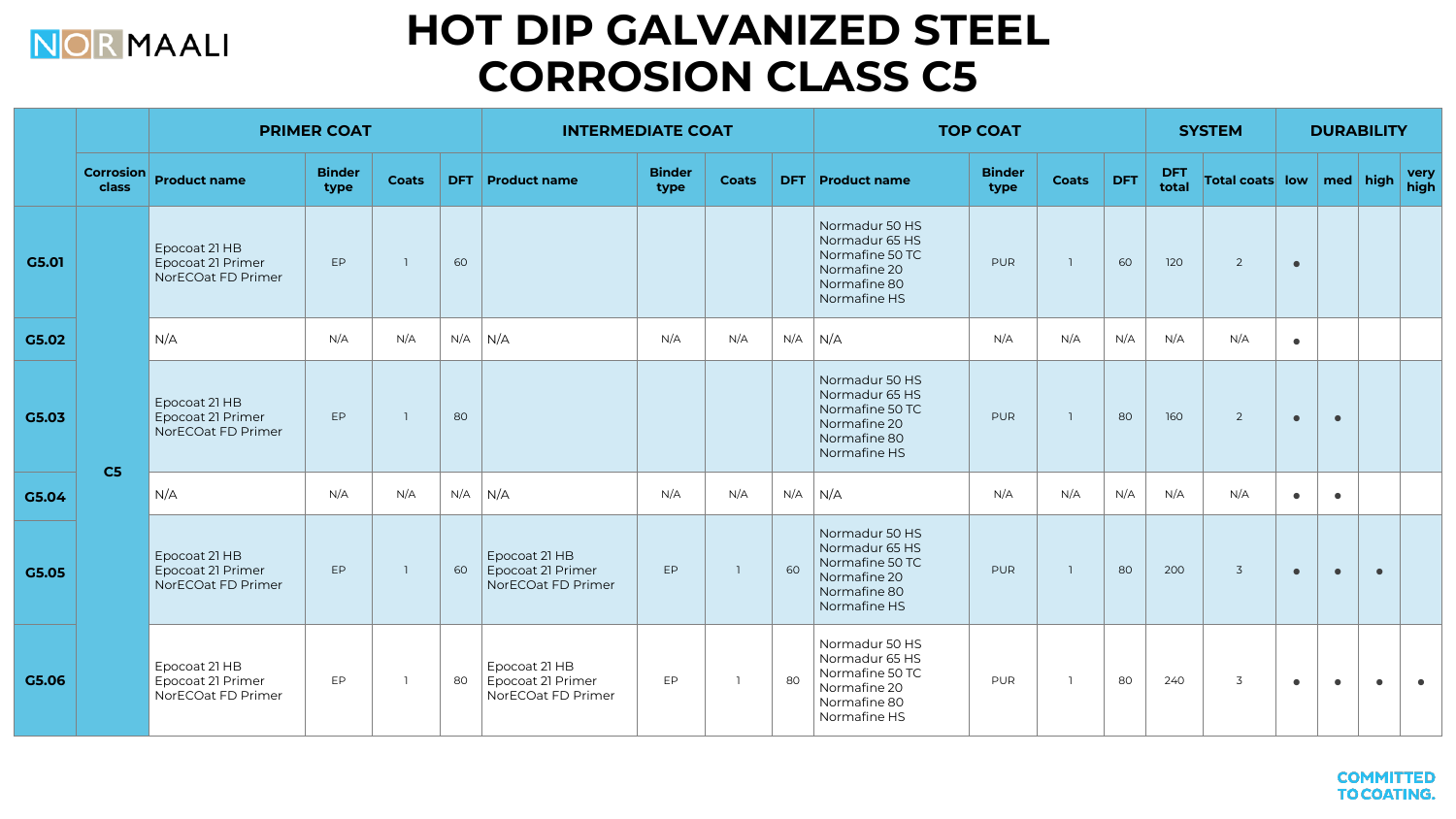

### **IMMERSION CLASSES carbon steel surfaces**

ISO 12944-5 Paint systems

**Im1 fresh water Im3 buried in soil** 

**Im2 sea water / brackish water**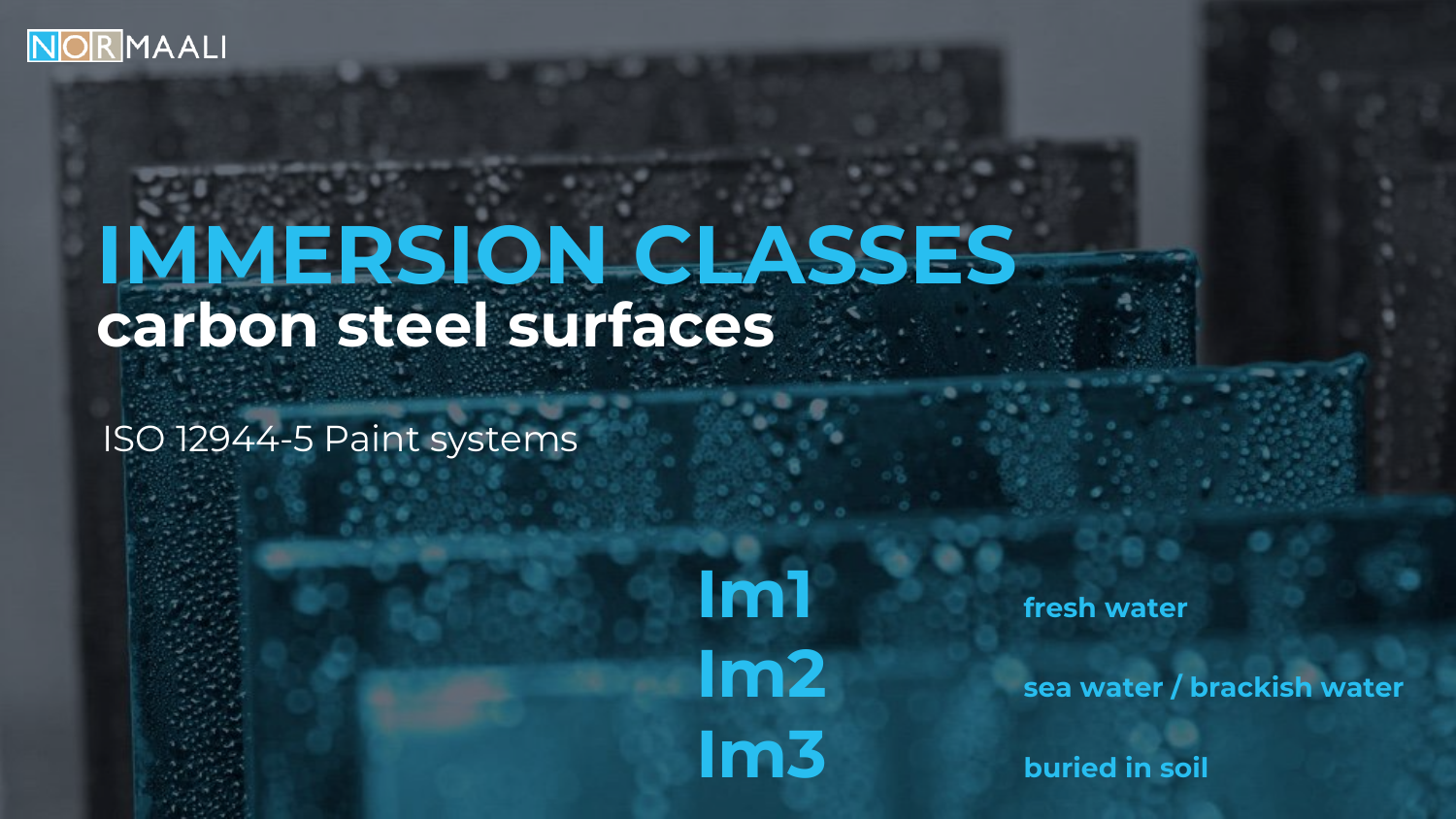

### **CARBON STEEL – IMMERSION CLASSES Im1, Im2, Im3**

|      |                     | <b>PRIMER COAT</b>    |              |     | <b>INTERMEDIATE COAT</b> |                       |              |            |                     | <b>TOP COAT</b>       |       |            |                     | <b>SYSTEM</b>         |           | <b>DURABILITY</b> |           |                   |
|------|---------------------|-----------------------|--------------|-----|--------------------------|-----------------------|--------------|------------|---------------------|-----------------------|-------|------------|---------------------|-----------------------|-----------|-------------------|-----------|-------------------|
|      | <b>Product name</b> | <b>Binder</b><br>type | <b>Coats</b> | DFT | <b>Product name</b>      | <b>Binder</b><br>type | <b>Coats</b> | <b>DFT</b> | <b>Product name</b> | <b>Binder</b><br>type | Coats | <b>DFT</b> | <b>DFT</b><br>total | <b>Total</b><br>coats |           |                   |           | low med high very |
| 1.01 | Normazinc Plus      | Zn(R)                 |              | 60  | Normastic 405            | EP                    |              | 150        | Normastic 405       | EP                    |       | 150        | 360                 | $\overline{3}$        | $\bullet$ | $\bullet$         | $\bullet$ |                   |
| 1.02 | Normazinc Plus      | Zn(R)                 |              | 60  | Normastic 405            | EP                    |              | 220        | Normastic 405       | EP                    |       | 220        | 500                 | 3                     | $\bullet$ | $\bullet$         | $\bullet$ | $\bullet$         |
| 1.03 | Normastic 405 AL    | EP                    |              | 190 |                          |                       |              |            | Normastic 405       | EP                    |       | 190        | 380                 | $\overline{2}$        | $\bullet$ | $\bullet$         | $\bullet$ |                   |
| 1.04 | Epocoat 280 GF      | EP                    |              | 270 |                          |                       |              |            | Epocoat 280 GF      | EP                    |       | 270        | 540                 | 2                     | $\bullet$ | $\bullet$         | $\bullet$ | $\bullet$         |
| 1.05 | Normastic 405 AL    | EP                    |              | 200 |                          |                       |              |            | Normastic 405       | EP                    |       | 200        | 400                 | $\overline{2}$        | $\bullet$ | $\bullet$         | $\bullet$ |                   |
| 1.06 | Epocoat 280 GF      | EP                    |              | 300 |                          |                       |              |            | Epocoat 280 GF      | EP                    |       | 300        | 600                 | 2                     | $\bullet$ | $\bullet$         | $\bullet$ | $\bullet$         |